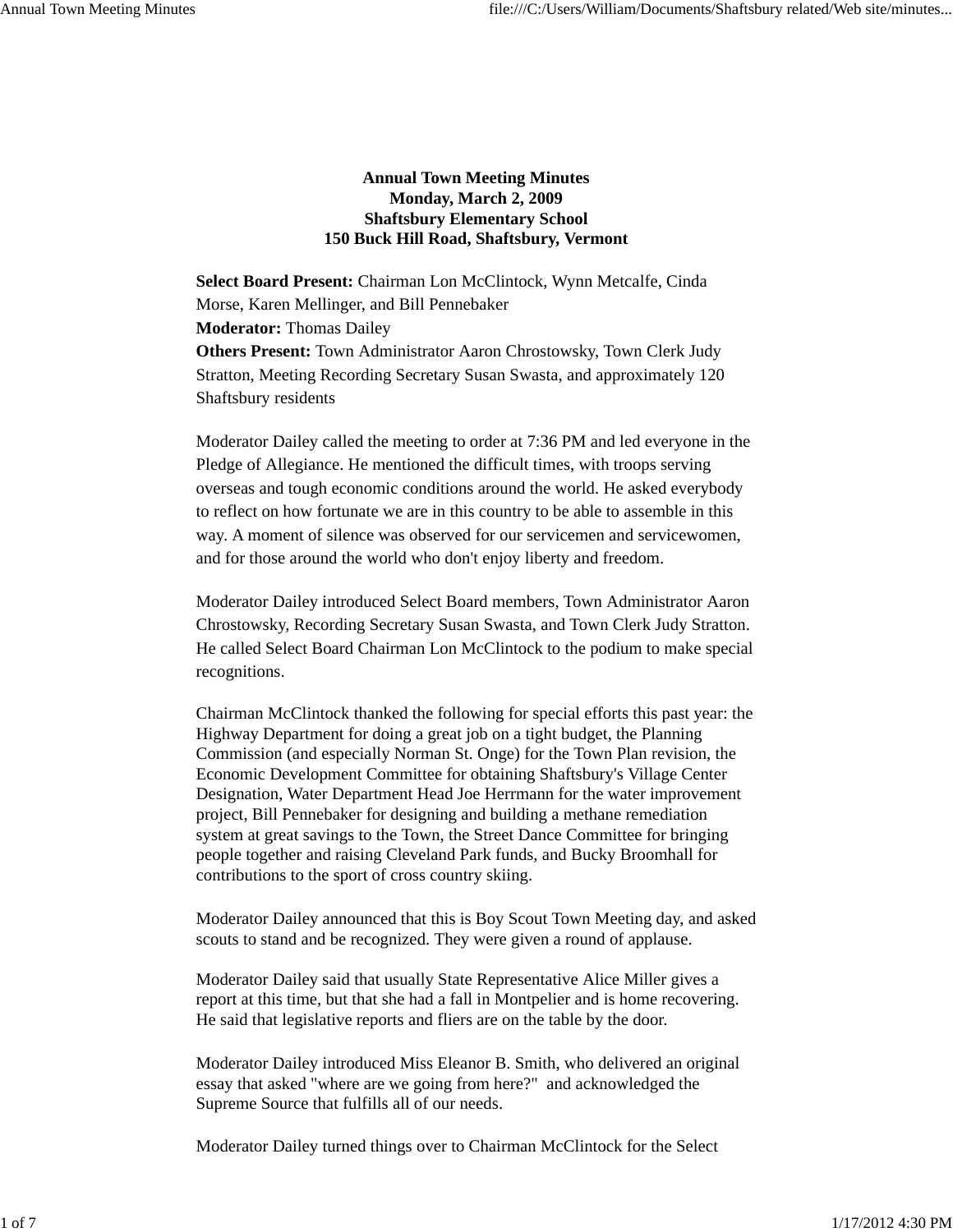Board presentation, accompanied by Power Point slides and a handout. Chairman McClintock began with a discussion of finances, stating that in preparing the budget the Select Board was committed to no increase or as small an increase as possible without deferring needed fire equipment and road and facilities maintenance. Overall expenditures increased 1.4% and taxes were increased 4.25%.

Fiscal year 2007-08 ended with a \$63,843 deficit. \$45,000 of the deficit was retired through budget adjustments in paving, calcium chloride, and the landfill fund, leaving \$18,843 to be covered by 2009-10 taxes. The Board was faced with a potential \$55,000 deficit for 2008-09 owing to increases in fuel and insurance costs and revenue losses due to state highway money cuts and decreased permit fee income. In response, they cut \$31,500 from the budget in the areas of reappraisal, calcium chloride, the landfill fund, subcontractor costs, and miscellaneous costs. \$23,500 may be needed to finish the year, and if necessary this will be raised next November in taxes. The problem will not be carried forward into future budgets.

Chairman McClintock stated that the decision has been made to change the Town's accounting method effective July 1, 2009, so that everything is accounted for in the correct fiscal year, with nothing carried forward. He reported that they are looking at projects for Federal stimulus grants. These include paving, brush cutting, Cole Hall renovations, water system improvements, and fire department needs.

Chairman McClintock reported that the Town received \$155,510 in grants in 2008-09. Required matches totaled \$37,208. He went over activities and achievements in the areas of solid waste, highways, parks, public safety, and facilities. Goals for 2009-10 include completion of the sidewalk and water improvement projects this summer, paving projects, Cole Hall repairs, a community garden and trail improvements at Howard Park, new playground equipment at Cleveland Park, and a facilities improvement plan.

Chairman McClintock discussed the 2009-10 budget, noting that they expect a 10% decrease in revenues due to cuts in state highway grants and fewer building permits. There will be cost increases in transfer station management, hazardous waste days, and health insurance. The Board has responded by level funding all appropriations and cutting them by 5%, keeping wages at the same level, changing the health insurance plan to limit cost increase, reducing zoning administrator and janitor hours, reducing reserve fund contributions, cutting Select Board stipends by 50%, and cutting \$15,000 in chloride expenditures. They also increased fees for transfer station access stickers and dog licenses, and raised the fees for towns participating in solid waste days.

Chairman McClintock went over the effect of the budget on the taxpayer. A \$150,000 property will see a tax increase from \$764 in 2008-09 to \$788 in 2009-10, at a tax rate of 0.5255. Chairman McClintock noted that many Shaftsbury taxpayers receive help in the form of tax prebates and rebates, and gave the average amounts received.

Moderator Dailey thanked Chairman McClintock for the presentation. He explained the process of discussion and making motions and amendments to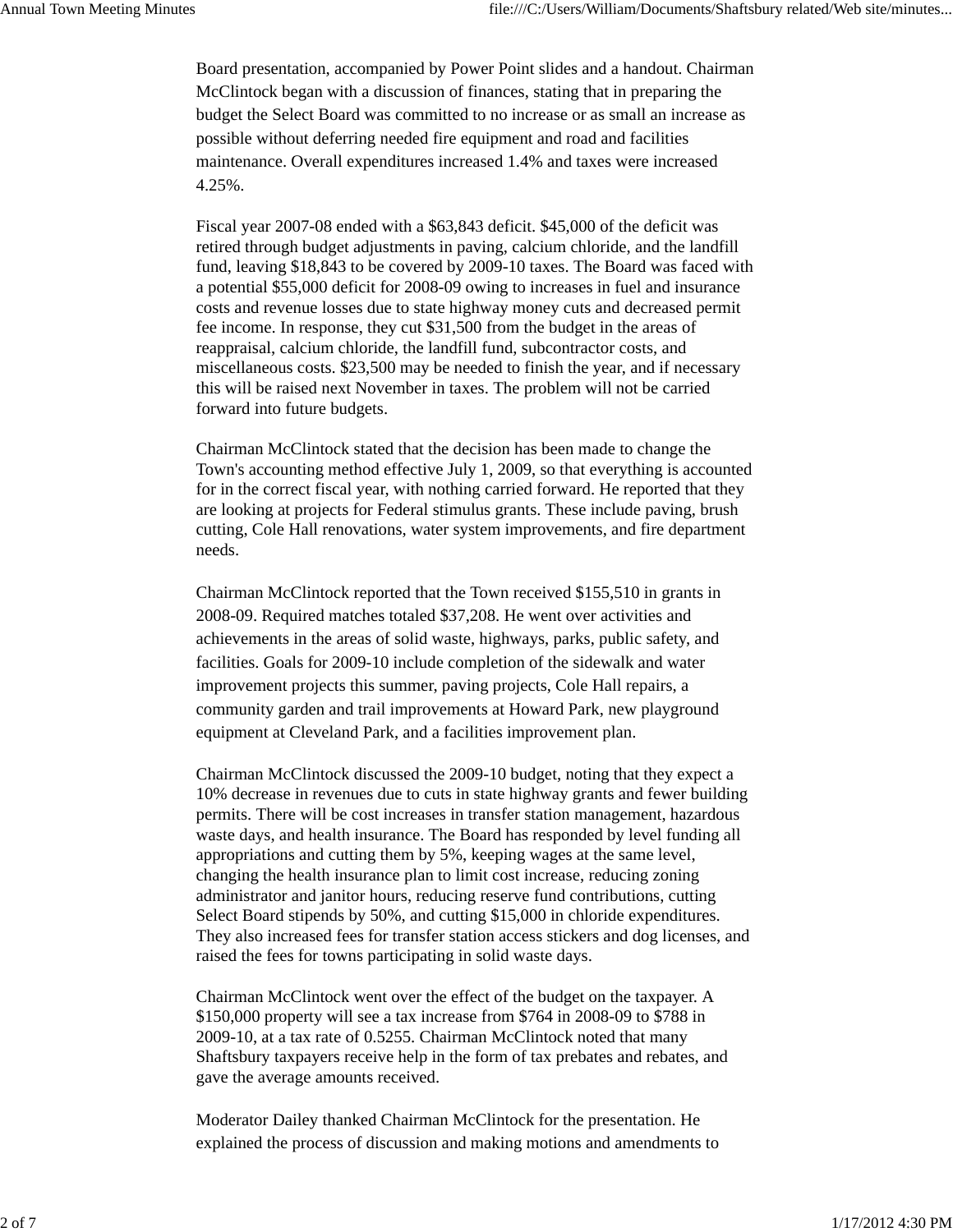motions for the next part of the meeting.

Moderator Dailey asked for a motion to allow him to dispense with reading of the Warning.

**It was duly moved and seconded to dispense with the reading of the Warning. Motion passed by voice vote.**

He proceeded to the articles.

### **Article 1. To hear the reports of the Town Officers and take action thereon.**

### **It was duly moved and seconded to accept the reports as published.**

Moderator Dailey went over several errors in the Town report. In the ballot articles on pages 5-12 and 5-13: line #390 (Total Ballot Articles), which reads \$98,258, should be \$109,258; and line # 462 (Total Amount To Be Raised By Taxes), which reads \$1,109,762, should be \$1,120,762. The Town Meeting minutes printed in the report are a draft instead of the final approved minutes, which are available on the Town web site.

**Motion to accept the reports as presented carried by voice vote.**

### **Article 2. To Determine:**

**A. Whether Selectboard members receive an annual stipend in the amount of \$500?**

**B. Whether Town Treasurer receives an annual stipend in the amount of \$16,000?**

**C. Whether Town Clerk receives an annual stipend in the amount of \$8,000? D. Whether the Board of Listers receives an hourly rate of \$10.00?**

**E. What compensation, if any, shall be paid to all other elected Town Officers?**

**It was duly moved and seconded to pay Selectboard members an annual stipend in the amount of \$500. Motion carried by voice vote.**

**Ellen Viereck moved and it was duly seconded to pay the Town Treasurer an annual stipend in the amount of \$16,000.**

Eric Broderson asked what the salary had been last year, and was told it had been the same.

**Motion pay the Town Treasurer an annual stipend in the amount of \$16,000 carried by voice vote.**

**It was duly moved and seconded to pay the Town Clerk an annual stipend in the amount of \$8,000. Motion carried by voice vote.**

**It was duly moved and seconded to pay the Board of Listers an hourly rate of \$10.00.**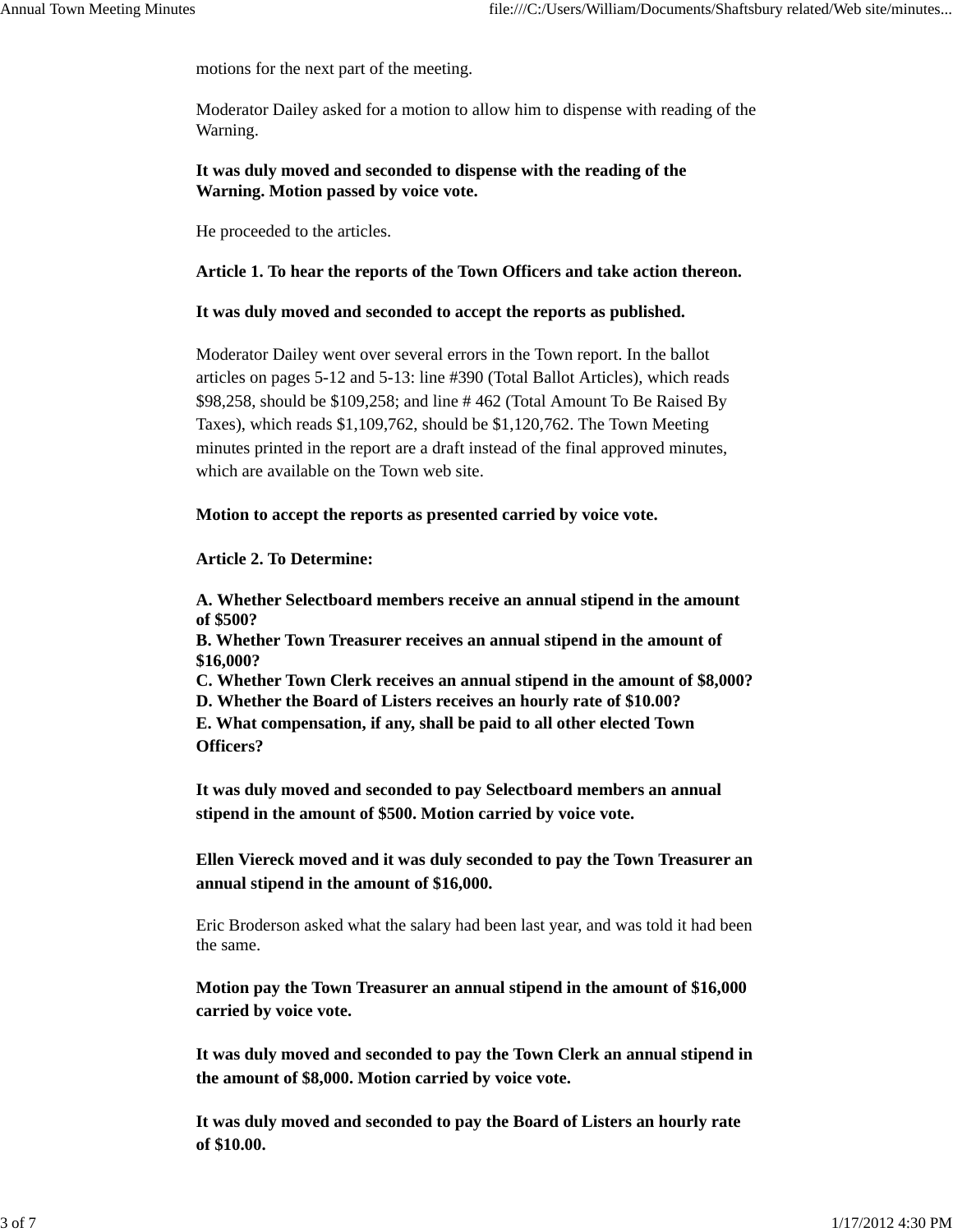Michael Gardner asked if all the listers positions are filled. Chairman McClintock replied that one position is up for election. David Beech is not on the ballot.

**Motion to pay the Board of Listers an hourly rate of \$10.00 carried by voice vote.**

With regard to Article II-E, Moderator Dailey noted that minimum wage is now \$8.06.

**It was duly moved and seconded to pay all other elected Town Officers an hourly rate of \$8.06. Motion carried by voice vote.**

**Article 3. To Determine:**

**A. Will the Town vote to have taxes collected by the Town Treasurer? B. Will the Town vote to set the date for payment of taxes as Tuesday, November 10th, 2009, at 5:00 PM?**

## **It was duly moved and seconded to have taxes collected by the Town Treasurer with payment date of Tuesday, November 10, 2009, at 5:00 PM.**

Michael Gardner asked what process would be necessary to hold Town Meeting closer to when people get their tax bills. Chairman McClintock replied that they would have to do their homework and look at statute law, so he cannot speculate at this point.

**Motion to have taxes collected as specified carried by voice vote. (One opposed.)**

**Article 4. Shall the Town of Shaftsbury adopt the General Fund Budget for Fiscal Year 2009-2010?**

# **It was duly moved and seconded to adopt the General Fund Budget for Fiscal Year 2009-2010.**

Michael Gardner noted that Town employee salaries are frozen, but there is a 5% salary increase and 100% health care increase for Town Administrator. Chairman McClintock replied that they had studied Town Administrator salaries in Vermont and found that Shaftsbury is below the middle range. They want to hire someone capable. It's not certain that they will have to pay that much, but it was necessary to project upwards. The health care increase was made in case the new employee needs a family insurance plan.

A Shaftsbury resident asked if the landfill methane could be used for economic benefit. Mr. Pennebaker replied that the amount is too small by a factor of ten.

Barry Mayer asked about a Town-voted appropriation of \$2,550 on page 7-8. He was told that this is park maintenance, and is part of the general budget, rather than voted on by residents. Mr. Mayer asked about a 50% increase in poll workers' salary on page 5-4, line 14. Ms. Mellinger replied that the numbers for salaries and operating supplies were mistakenly flipped. Mr. Mayer asked why there are no numbers for salt, and Chairman McClintock replied that salt and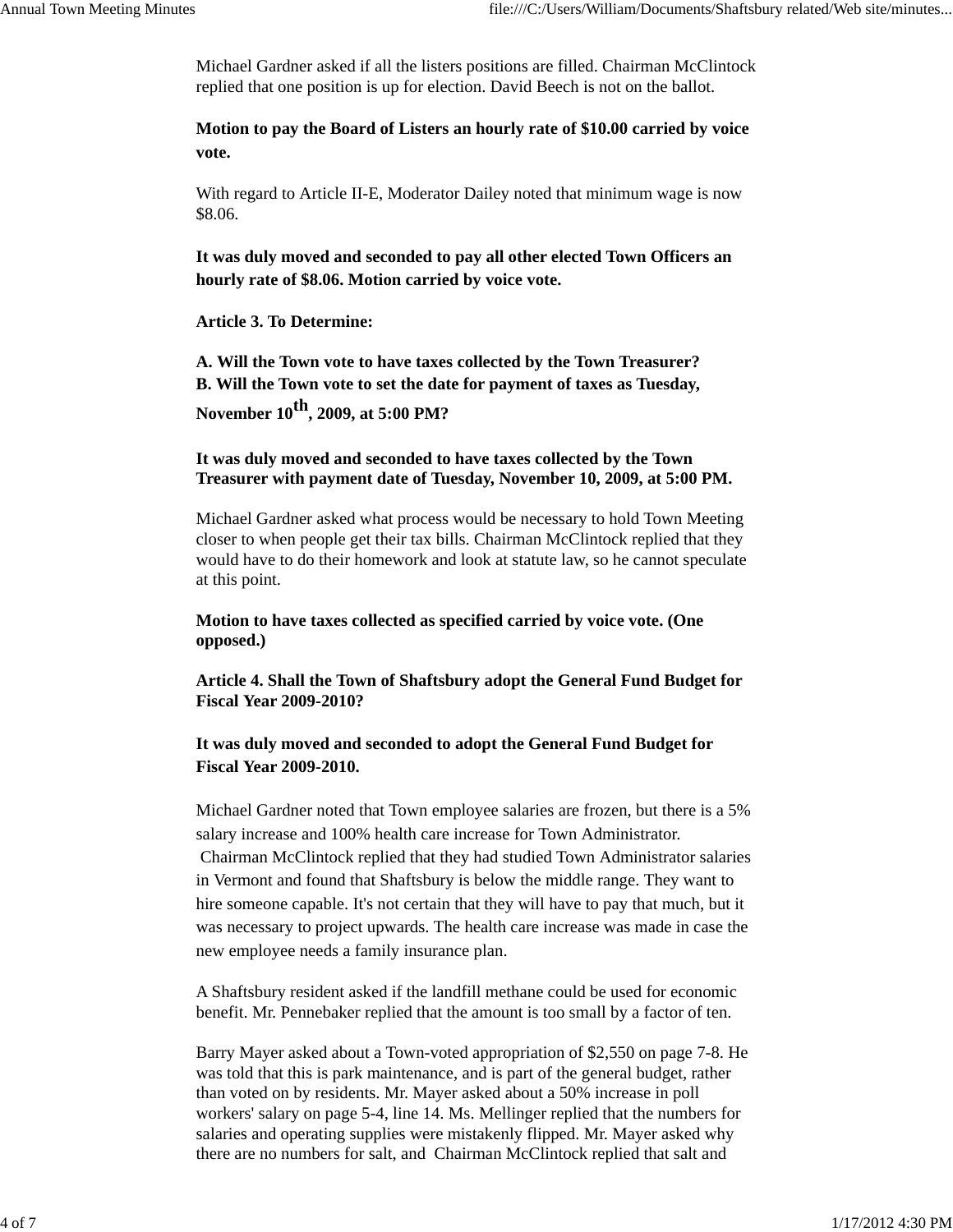sand are combined in one figure.

Mr. Mayer asked whether the report is reviewed, and whether there is enough time to do so, noting that some things don't add up. Chairman McClintock replied that it is the Select Board's responsibility to review the report. Moderator Dailey confirmed with Chairman McClintock that the budget process is open to the public, and that anyone may attend and have input. Moderator Dailey noted that it would be useful to have people show up for budget sessions.

Michael Gardner asked about expenditures for professional services on page 5-6, line 114. Chairman McClintock replied that there were consultants on the Town Administrator position and the accounting system. Mr. Gardner asked if the full amount needs to be allocated, and Chairman McClintock replied that it may need to include legal services, and they prefer to keep it at \$8,000.

Mr. Gardner asked about the sheriff's contract, saying that he thought it might support itself, but it shows a shortfall. Chairman McClintock replied that it is on track as budgeted, and that prior Boards did not expect the contract to pay for itself in fines. Ms. Mellinger added that grant funds had ended while costs had risen. Townspeople wanted coverage in rural areas for safety reasons, but this does not bring in revenues.

Mr. Gardner noted the importance of grant-writing ability for the Town Administrator position, and Chairman McClintock agreed. With reference to \$51,000 for nonprofits, Mr. Gardner asked if the Board feels it is appropriate to be compassionate with other people's money. Chairman McClintock replied that this has been strongly supported by voters in the past. He noted that the Town gave \$400 to the Eakin Fund and got \$7,000 back.

Barbara Miller asked why the dump fee has gone from \$10 to \$20. Chairman McClintock replied that costs have gone up and the Board thought it was fairer to raise the access fee than the Pay As You Throw (PAYT) charge.

Eric Broderson asked about Cole Hall expenses, and how these benefit the taxpayer. Chairman McClintock replied that Cole Hall is the home of the Town Administrator, Town Clerk, Zoning Administrator, listers, and Town records. Mr. Broderson asked why nonprofits were not cut more than 5%, or eliminated entirely. Chairman McClintock replied that this is the first time they have been reduced in his memory. Ms. Morse and Ms. Mellinger stated that they have been reduced in the past. Ms. Mellinger added that townspeople may vote no. Mr. Broderson asked if the sidewalk project should be postponed, and Ms. Mellinger replied that they have the money for it now. Chairman McClintock added that projects mean work for private contractors, and that the money has been allocated in reserve funds. Ms. Morse said that such projects also allow them to leverage money from the state. Restricted funds cannot be used for General Fund deficit reduction.

## **Tyler Resch called the question and it was duly seconded. Motion carried by voice vote. (One opposed.)**

**Motion to adopt the 2009-2010 General Fund budget as presented on Town Report pages 5-4 to 5-13 carried by voice vote. (Several opposed.)**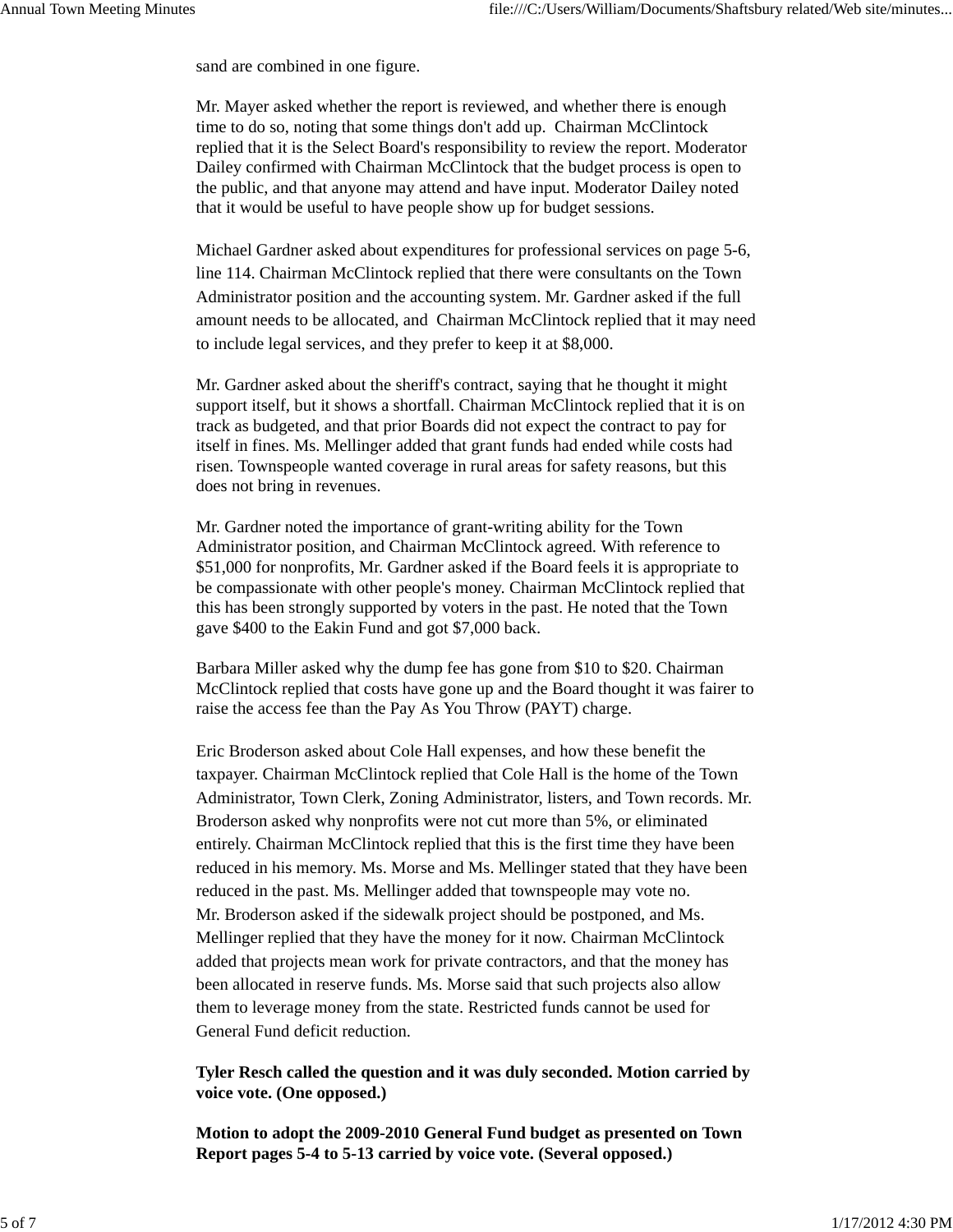## **Article 5. To transact any other business found proper when met.**

Oliver Durand said that information on late penalties or discount for early payment of taxes was not included. Aaron Chrostowsky replied that the state sets the penalty, so they haven't included that for several years. There is no discount.

Francis Kinney spoke on the need to cut busing expenses, stating that it costs \$116,000 to bus 25% of the Town's students. Alissa Washburn replied that those 25% depend on buses to get their kids to school, and that the 75% should not be able to tell them what to do.

Larry Johnson stated that Wynn Metcalfe had suggested closing the transfer station, and asked if he had an amount of savings in mind. Mr. Metcalfe replied that he does not at this time. Chairman McClintock stated that the Fiscal Year 2008-09 \$44,000 management fee is not covered by access or PAYT fees. Mr. Johnson asked how many residents would be affected by a closing, and Chairman McClintock replied that 550-575 would be affected. Mr. Johnson asked if the Board would go forward with closing the transfer station without major input from residents, and Ms. Morse replied that they would get input. She added that it had been suggested that this be put on the ballot, but there was not enough time.

Mr. Johnson asked how many kids would be affected by ending busing. Mr. Kinney replied that it would be less than fifty. Mr. Johnson asked about future enrollment, and Mr. Kinney stated that it is headed down. There was further discussion of busing. Mr. Kinney asserted that the Central Office would work something out to see that kids get to school if busing were to be ended.

Tyler Resch said that the Town Report is especially nice this year. There was applause for Jim Meskin and the auditors.

Chris Williams spoke on Vermont Yankee power plant, stating that it provides 35% of our energy and that there needs to be a plan, since its license expires in 2012. He sees reasons to close it, but thinks perhaps the license should be extended 3-5 years as a transition. He would like to see more information and planning.

Eric Broderman asked if there is a way to reduce taxes for those who don't use school buses. Moderator Dailey replied that this is part of the general tax burden, not part of the Town's budgetary system

Bob Sugarman stated that the school is part of Shaftsbury and that the majority should not cut off services to the minority. He spoke in favor of a sense of community.

Merton Snow thanked residents for last year's property tax exemption for the Grange. He asked the Town's support of \$950 for the Grange to deal with a lead paint problem that the state requires be corrected by this summer.

Eric Broderman stated that responsibility to the community also includes the responsibility to be frugal and conservative with money.